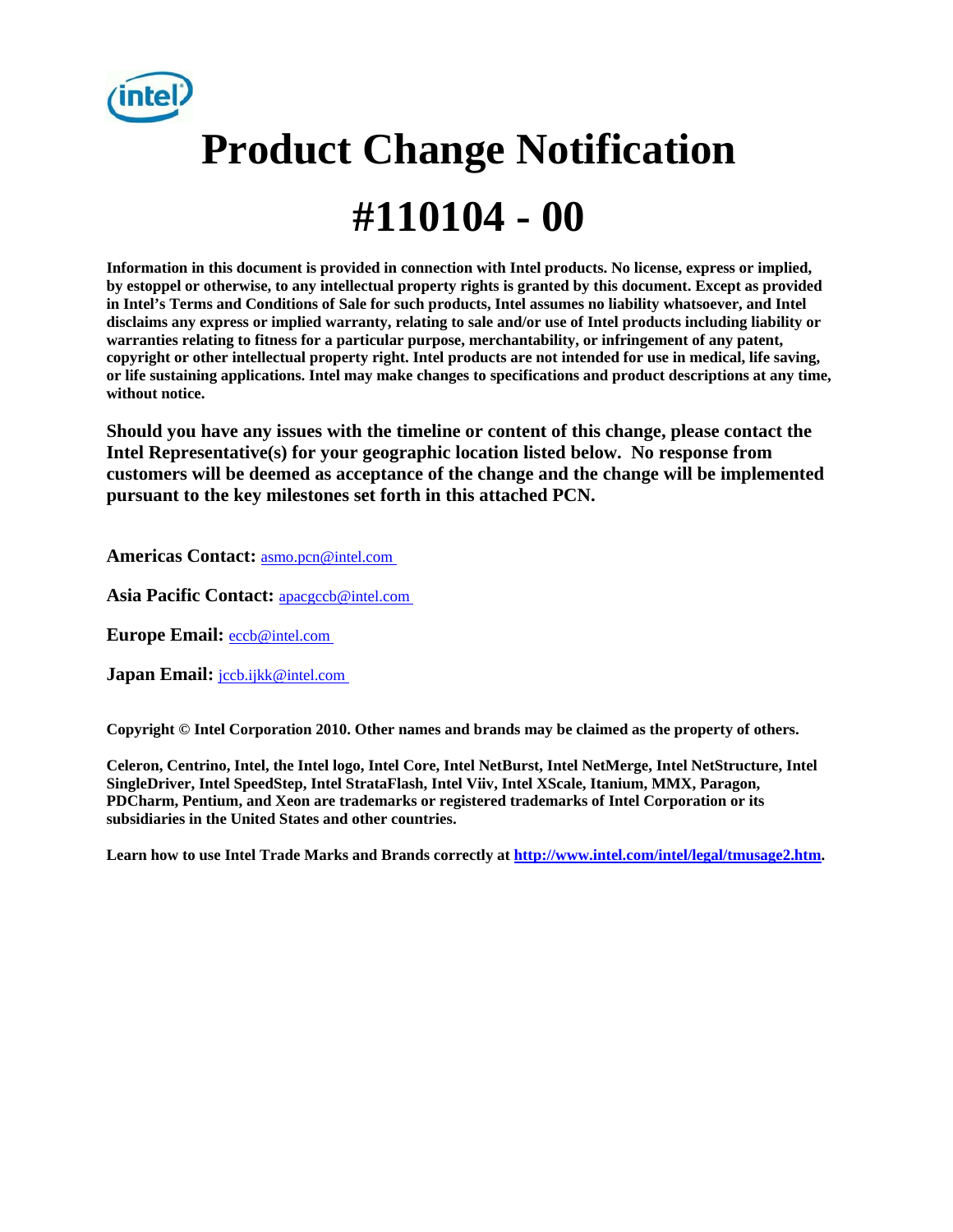

# **Product Change Notification**

| <b>Change Notification #:</b> | 110104-00                                                                            |
|-------------------------------|--------------------------------------------------------------------------------------|
| <b>Change Title:</b>          | Intel® Core <sup>™</sup> i7-975 Processor Extreme<br>Edition, PCN 110104-00, Product |
|                               | <b>Discontinuance, Tray and Boxed</b>                                                |
| <b>Date of Publication:</b>   | <b>August 2, 2010</b>                                                                |

#### **Key Characteristics of the Change:**

Product Discontinuance

#### **Forecasted Key Milestones:**

|                                                                               | <b>Tray</b>       |                     |  |
|-------------------------------------------------------------------------------|-------------------|---------------------|--|
| <b>Product Discontinuance Program Support Begins:</b>                         | August 2, 2010    | August 2, 2010      |  |
| <b>Product Discontinuance Demand To Local Intel</b><br><b>Representative:</b> | November 5, 2010  | Not Applicable      |  |
| <b>Finalize Discontinuance Assurance:</b>                                     | December 3, 2010  | Not Applicable      |  |
| <b>Last Corporate Assurance Product Critical Date:</b>                        | February 9, 2011  | Not Applicable      |  |
| <b>Last Product Discontinuance Order Date:</b>                                | February 18, 2011 | February 18, 2011   |  |
| <b>Orders are Non-Cancelable and Non-Returnable After:</b>                    | February 18, 2011 | February 18, 2011   |  |
| <b>Last Product Discontinuance Shipment Date:</b>                             | August 19, 2011   | While Supplies Last |  |

#### **Description of Change to the Customer:**

Market demand for the products listed in the "Products Affected/Intel Ordering Codes" table below have shifted to other Intel® products. The products identified in this notification will be discontinued and unavailable for additional orders after the "Last Product Discontinuance Order Date" (see "Key Milestones" above).

#### **Customer Impact of Change and Recommended Action:**

Please determine your remaining demand for these products and place your "Last Product Discontinuance Orders" in accordance with the "Key Milestones" listed above. The tray products listed on the "Products Affected/Intel® Ordering Codes" table below will remain on Intel's Corporate Assurance Process until the "Last Product Discontinuance Order Date." "Finalize Discontinuance Assurance" is the date that customers must submit a sales order or Memorandum of Understanding (MOU) to hold the discontinued product assurance they have requested. The "Last Corporate Assurance Product Critical Date" is the last date that customers may submit a request for product utilizing Intel's Corporate Assurance Criticals Process. From date of PCN publication, interim booking and turn back deadlines or separate Letter Agreements will apply vs. the standard Corporate Assurance Process. The "Last Product Discontinuance Order Date" is the final day for customers to book the Assurance Intel® has granted after the "Last Corporate Assurance Product Critical Date."

Boxed processors will not be available after boxed inventory is depleted (see "Key Milestones" above.) Intel is offering tray processors to Intel® Authorized Distributors as a substitute for depleted boxed processor inventory. Substitute tray processors are identified below in the "Boxed Processors Product Table."